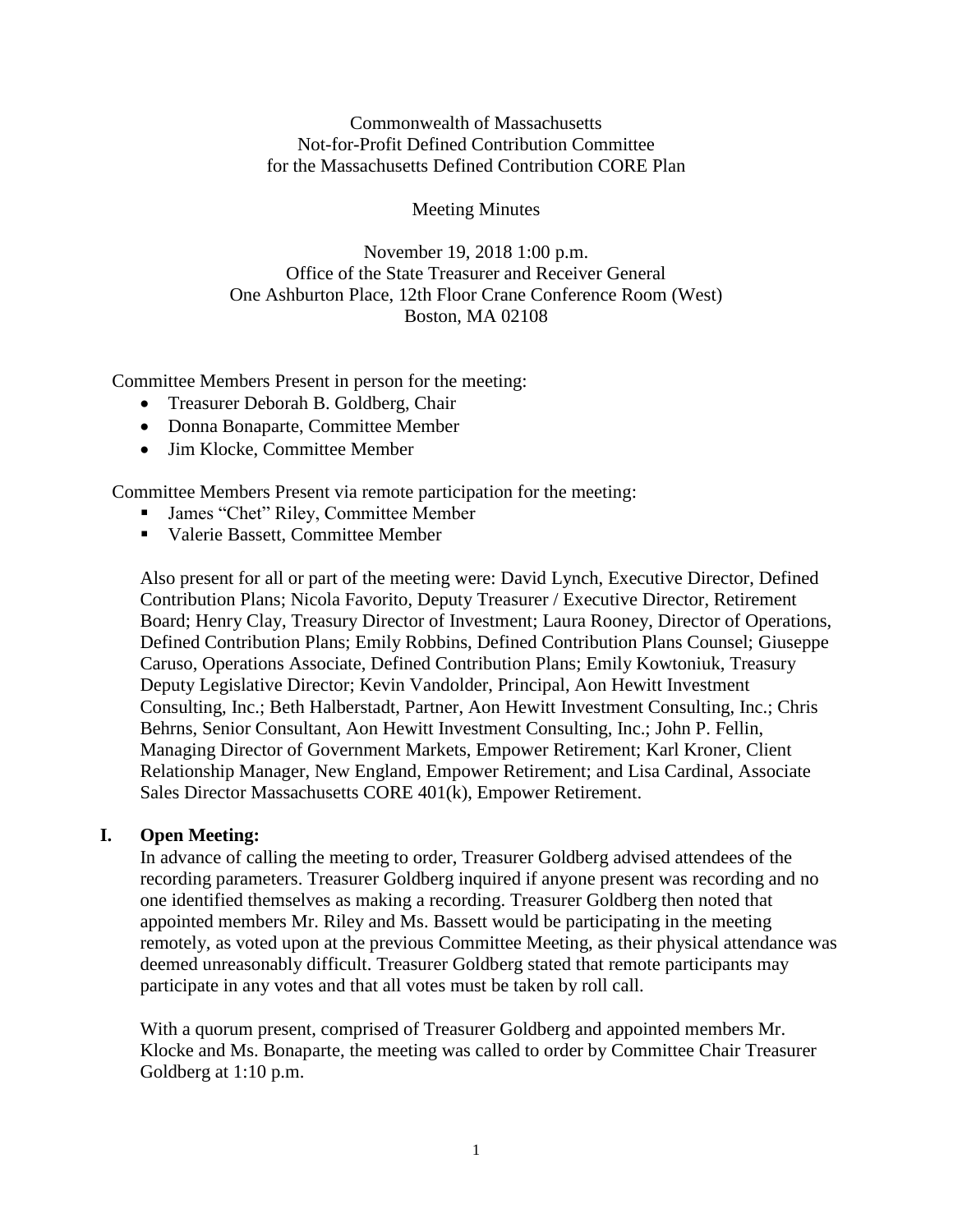# **II. Approve Minutes:**

Treasurer asked for a motion to approve the minutes of the April 25, 2018 meeting, as updated and distributed by Ms. Robbins on November 15, 2018. Mr. Klocke made a motion to approve the minutes. Ms. Bonaparte seconded the motion.

All those in favor. Roll call:

- Ms. Bonaparte Yes
- Mr. Klocke Yes
- Mr. Riley Yes
- $\blacksquare$  Ms. Bassett Yes
- **•** Treasurer Goldberg Yes

## **III. CORE Plan Sales Update: Empower Retirement:**

Representatives from Empower Retirement, which provides recordkeeping services for the Plan, gave an overview of the Plan structure and the services Empower Retirement provides.

- **■** Mr. Kroner went through current Plan highlights. Per Mr. Kroner, the Plan currently had over \$1.8 million in total participant assets, and contributions for the third quarter totaled just over \$390,000, including rollovers. Mr. Kroner next informed the Committee that to-date there were 36 nonprofits that had adopted the Plan and then recognized the partnership with Mr. Klocke and Massachusetts Nonprofit Network (MNN) as instrumental to the growth of the Plan thus far.
- **■** Ms. Cardinal directed the Committee to the materials provided by Empower Retirement, beginning with the Agenda items to be covered in the presentation. At a high level, Ms. Cardinal identified Plan activities and events, both past and upcoming. Ms. Cardinal commented that in particular a monthly e-mail campaign sent to prospective employers had been a great tool to generate interest in the Plan.
- **EXECUTE:** Ms. Cardinal highlighted the recent MassAccess Fall Meet & Greets, held in Foxborough, Pittsfield, and Wilmington, as key events targeting local community access stations. Ms. Cardinal stated that these events were part of the outreach efforts to subsector groups. Ms. Cardinal voiced openness to any suggestions that the Committee may have for additional subsectors that may be interested in the Plan. Ms. Cardinal then thanked Mr. Klocke and MNN for their collaboration with the Plan on the MNN Conference held on October 10th and the recent webinar hosted by MNN on October 31st. Lastly, Ms. Cardinal noted that she and Ms. Rooney would be speakers at the upcoming Massachusetts Society of CPAs Nonprofit Committee Meeting.
- Ms. Cardinal next identified opportunities for continued Plan growth. Ms. Cardinal explained that monthly e-mail campaigns to prospective employers is a central component in promotion of the Plan, and that these e-mails outline various aspects of the Plan such as the auto-enrollment feature and fiduciary oversight by the Commonwealth, as well as thought leadership topics. Ms. Cardinal explained that the prospecting list was compiled using GuideStar to identify potential nonprofits and logging opportunities into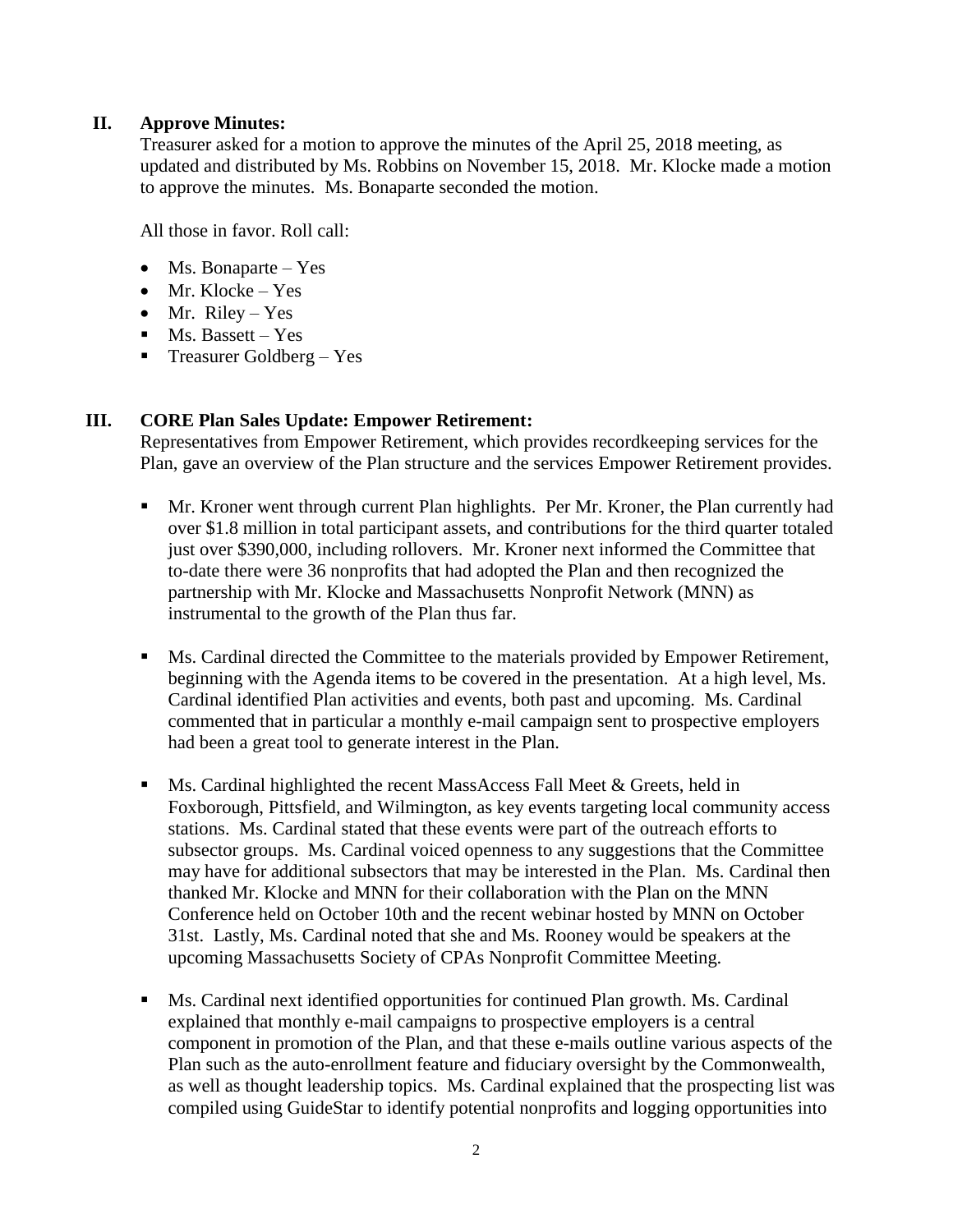Salesforce. Per Ms. Cardinal, the initial list returned 3,025 organizations, and further narrowed down to 1,304 once nonprofits that were either ineligible (i.e. over 20 employees), unlikely to adopt, had a bad or no e-mail on file, or had previously adopted the Plan, were removed.

- ❖ Mr. Klocke asked what search criteria was used to determine the prospecting list. Ms. Cardinal responded that this included all nonprofits listed in Massachusetts that had between one and 20 employees. Mr. Klocke responded that GuideStar was an effective tool, but often omitted some small nonprofits. Mr. Klocke noted that nonprofit listings were also available via the Internal Revenue Service ("IRS") website, and that nonprofit Form 990s were publicly available and included postal mailing addresses. Ms. Cardinal thanked Mr. Klocke for the suggestion.
- Ms. Cardinal then informed the Committee that once identified, the methodology for contacting prospects varied depending on their level of engagement with prospecting emails. Ms. Cardinal stated that there had been strong open rates for the monthly prospecting e-mail campaign, which consistently surpassed the industry average of 23.3%.
- Ms. Cardinal stated that while most e-mails focused on information about the Plan, the prospecting e-mail for the month of September utilized a survey as a method of gathering information. Ms. Cardinal stated that there were 65 surveys completed. Reviewing some of the results, Ms. Cardinal noted that 42% of respondents did not offer a retirement plan for their employees. Of the respondents offering a retirement plan, Ms. Cardinal noted that 21% offered a 401(k) option while 17% offered a 403(b), amongst others. Ms. Cardinal noted cost as the primary reason respondents gave for not offering a retirement plan, as well as fiduciary liability and lack of time for administration. Lastly, Ms. Cardinal added that 46% of respondents were not previously aware of the availability of the CORE Plan.
	- ❖ Mr. Riley noted that fiduciary liability should not be a concern for prospects with respect to this Plan, as the Commonwealth would take on those duties on behalf of the Plan. He then commented that perhaps it was due to a lack of education on the topic amongst prospective employers. Ms. Cardinal agreed and stated that this is something that would be addressed with prospective employers.
	- $\cdot$  Ms. Bonaparte asked why the Plan has not leveraged social media yet. Treasurer Goldberg agreed, and remarked that campaigns on Instagram, Facebook and Twitter should be included in the prospecting efforts. Mr. Fellin agreed with Ms. Bonaparte and Treasurer Goldberg on the importance of social media and noted that it was a focus of the Plan with an upcoming meeting already scheduled with Plan staff and social media strategists at Empower to discuss opportunities with LinkedIn, as well as Facebook and possibly Instagram.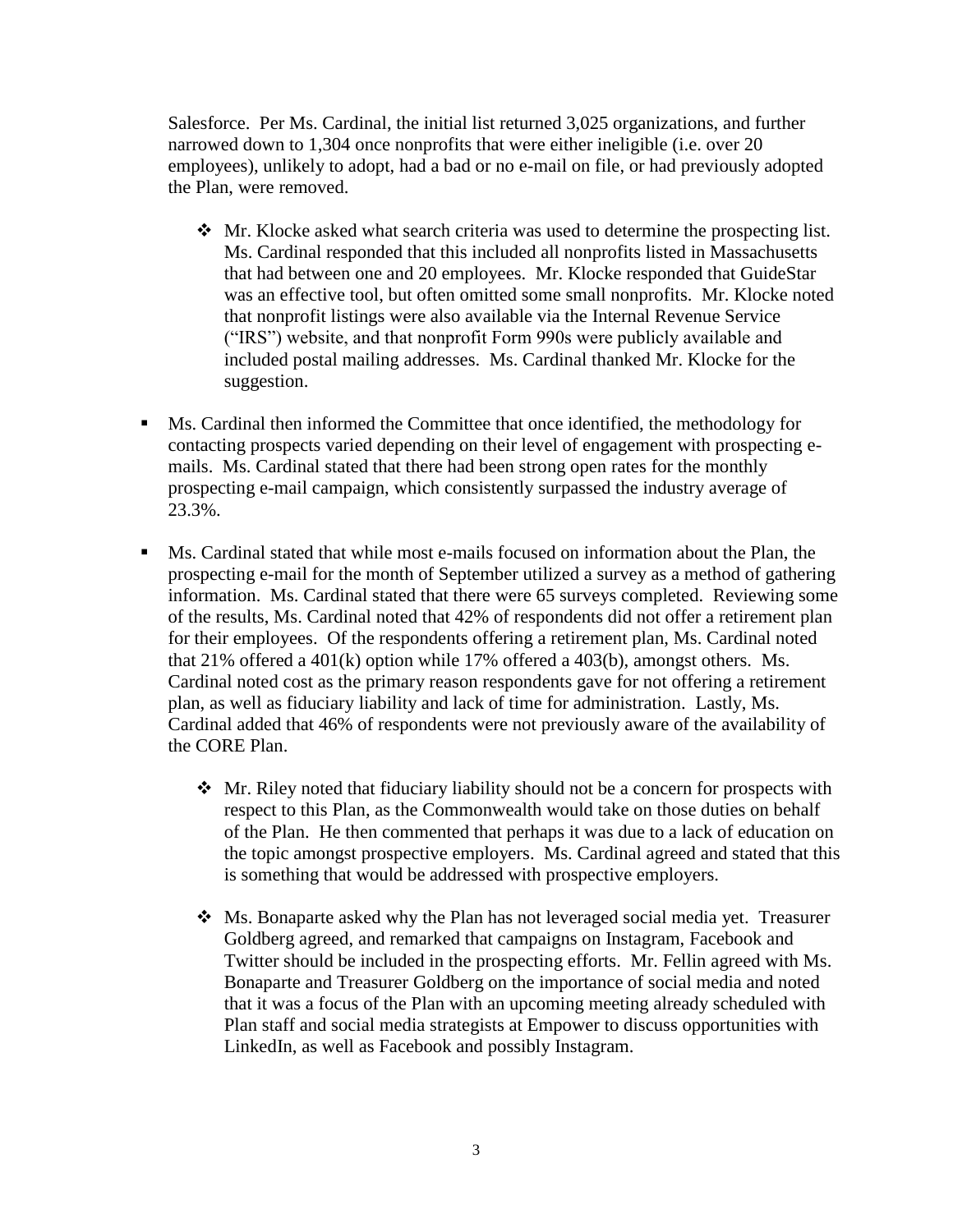- Ms. Cardinal next directed the Committee to a list of Plan adoptions by quarter, totaling 36 organizations that elected to adopt the Plan as of November 19, 2018. Ms. Cardinal also referred to a list in the materials that identified the campaign that initiated the contact with each adopting organization.
- Ms. Cardinal reviewed some challenges encountered thus far and possible solutions. Ms. Cardinal hypothesized that perhaps they had been focusing too much attention solely on organizations that had opened e-mails and she felt there was opportunity to further their reach. Ms. Cardinal again noted organizations citing cost of implementation as a challenge, as well as organizations choosing alternatives such as SIMPLE IRAs. On the topic of solutions, Ms. Cardinal suggested the possibility of another press release from the Treasury and/or MNN, as well as continued targeting of subsector groups and expanding the current call campaign.
- Lastly, Ms. Cardinal referenced a recent interaction with a financial advisor to several small nonprofit and noted that the advisor spoke positively on several aspects of the Plan. Ms. Cardinal stated she would remain in conversation with this advisor and both would collaborate on outreach to the nonprofit clients with interest in a retirement plan.
	- ❖ Ms. Bonaparte asked if, in addition to targeting specific subsector groups, there had been any data analysis in regard to targeting certain demographics such as women, who statistically have lower incomes and lower retirement savings balances compared to their male counterparts, as well as higher life expectancy, increasing the importance of savings. Ms. Bassett cited childcare and homecare as two potential subsectors to target, both of which often have limited employee benefits. Ms. Bassett also suggested collaborating with additional nonprofit networks such as The Boston Foundation, United Way, and Mass Save, which could open up channels to more nonprofits. Ms. Cardinal responded that she has been in contact with several of the regional United Way organizations across Massachusetts and would continue to pursue them, as well as work with Ms. Rooney for additional opportunities in other networks.
	- ❖ Ms. Rooney asked if the Committee would also be open to assist in various events and outreach across different nonprofit networks. Mr. Klocke responded that MNN regularly works with several nonprofit networks and would be happy to help.
	- $\div$  Returning to the topic of data, Ms. Bassett asked if there were ways to find which sectors and regions had the highest need for retirement plans. Ms. Rooney responded that both Mr. Lynch and Mr. Caruso continued to work on gathering data on a city and county level.

With no further questions, Mr. Fellin stated he wanted to thank the Committee once again and that Empower was proud to be a part of the CORE Plan.

## **1:38 a.m. Empower departs.**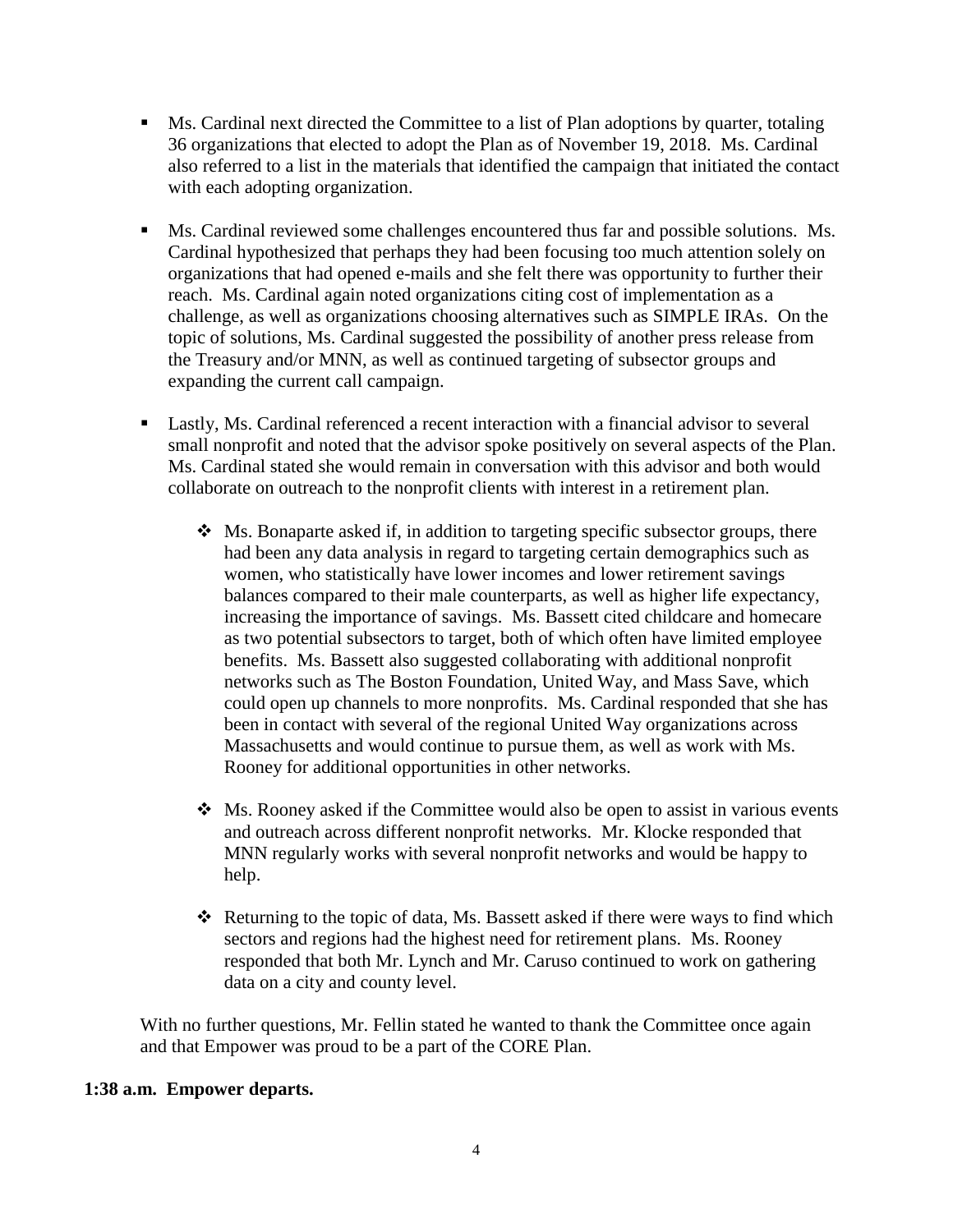## **IV. Market Review, Highlights and Performance Update: Aon Hewitt:**

At the invitation of the Plan, representatives from Aon Hewitt Investment Consulting, Inc. ("Aon Hewitt"), who are the Outsourced Chief Investment Officer (OCIO) of the Plan, provided an overview of the Plan and the services that they provide.

- Following introductions, Mr. Vandolder gave some background on the history of the Plan, noting his familiarity with it based on the existing relationship with the Massachusetts Deferred Compensation 457 SMART Plan for public employees and stated that Aon Hewitt appreciates the continued partnership with Commonwealth. Mr. Vandolder stated that research is vital to Aon Hewitt as a firm, and that from an investment standpoint the Plan was built and structured in a manner reflective of this research in best practices for retirement plans.
- Ms. Halberstadt directed the Committee to the Aon Governance Overview. Ms. Halberstadt explained the responsibilities that would be taken on by Aon Hewitt, namely its role as the 3(38) fiduciary and OCIO on behalf of the Plan, in addition to fund development, policy development, fiduciary support and investment monitoring. Ms. Halberstadt stated that Mr. Behrns would speak on the investment lineup and would be the primary contact for day-to-day investment solutions. Ms. Halberstadt then added that in addition to Mr. Behrns, Mr. Vandolder, and Ms. Halberstadt herself would be working on the Plan daily and available for any questions.
- Ms. Halberstadt explained that the OCIO model was a growing trend in the retirement plan space, particularly for smaller organizations. Ms. Halberstadt gave additional background on the firm, stating that Aon Hewitt currently had over 300 defined contribution clients, with 32 clients utilizing the OCIO model and comprising over \$30 billion in assets under management. Ms. Halberstadt noted that the clients utilizing Aon Hewitt as OCIO varied in size, but that the implementation was not one size fits all. On that subject, Ms. Halberstadt noted continued work with Plan staff and outside ERISA counsel on the development of the Investment Policy Statement, in addition to development of the Plan investment lineup and fund structure, which included a custom suite of target date funds and objective based funds.
- Moving to the Quarterly Investment Review, Mr. Behrns began with a review of the current asset allocation amongst the investment options and performance of the fund lineup. Directing the Committee to the materials provided, Mr. Behrns noted that the Plan's participants have a high allocation to the various target date funds. In regard to performance, Mr. Behrns noted that the target date funds utilized a custom benchmark based on the investments that comprised them. Mr. Behrns added that the Plan target date funds were also compared to a peer universe of similar target date fund vintages offered by investment firms. With that in mind, Mr. Behrns cited positive initial performance from the Plan target date funds compared to its peers.
	- ❖ Mr. Lynch asked if the peer comparisons were done in-house at Aon Hewitt or outsourced. Mr. Behrns responded that the data used was outsourced. Mr. Lynch asked how the data provider determined which firms were included in this data.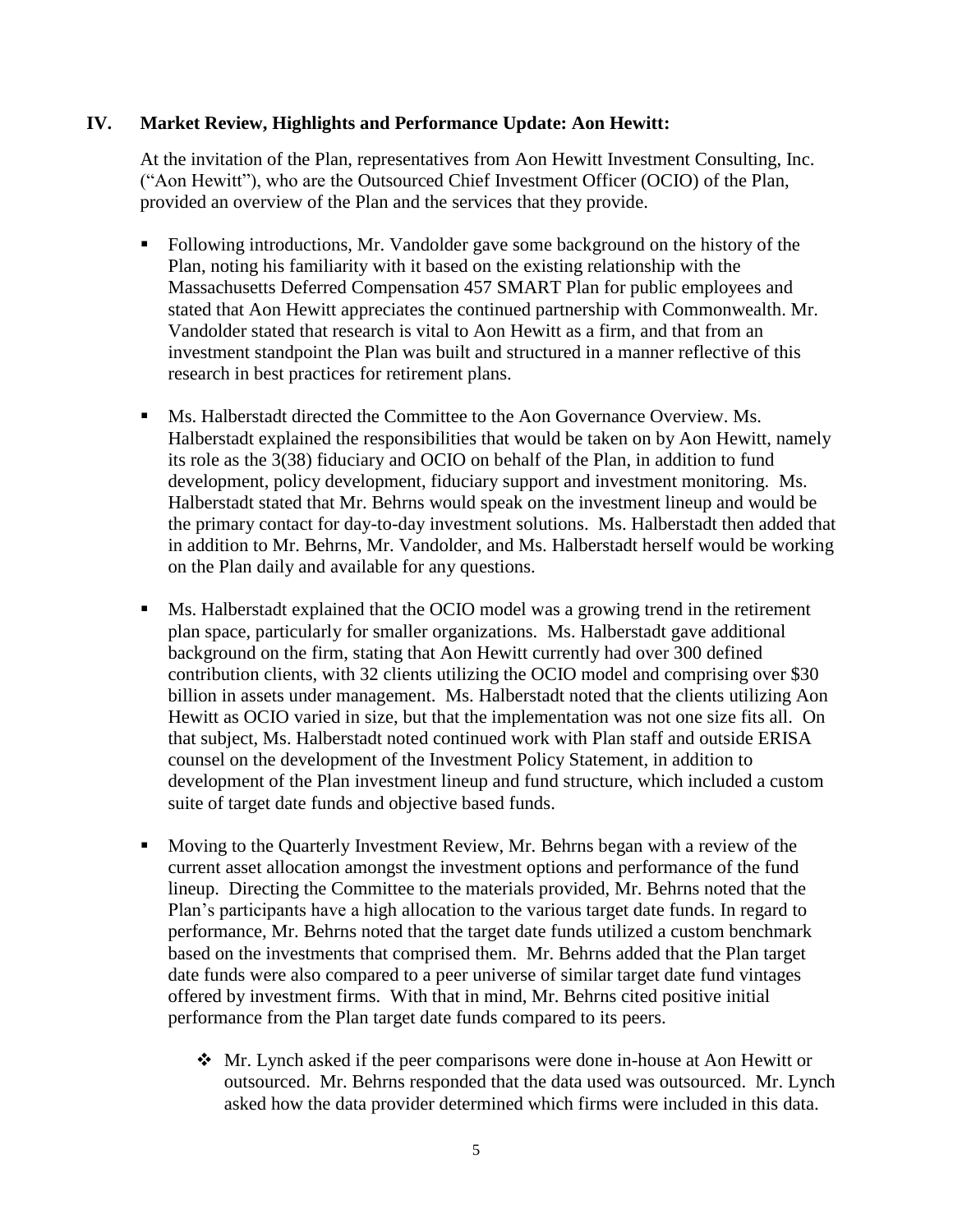Mr. Behrns responded that it primarily included the larger investment firms that have performance data of the target date mutual funds readily available. Mr. Lynch asked if T. Rowe Price and Vanguard products were included in the data as well. Mr. Behrns confirmed.

- ❖ Mr. Klocke asked if it was typical to have such high concentration of overall plan assets allocated to target date funds. Mr. Behrns responded in the affirmative, noting that target date funds were often the qualified default investment alternative (QDIA), as is the case for the Plan, and that they were an appealing option for participants who do not want to manage their own assets as the funds are pre-diversified and automatically adjust investment allocations over time. Mr. Lynch echoed Mr. Behrns response and stated that professional investment assistance, in the form of either managed accounts or target date funds, have historically shown to have the best performance over long periods of time.
- In addition to the target date funds, Mr. Behrns noted the availability of four objective based funds, for investors seeking this option. Mr. Behrns stated that while the Plan had a simpler lineup compared to many other 401(k) plans, the objective based funds were also pre-diversified in accordance to their risk profile.
	- ❖ Ms. Bonaparte asked about participants seeking to invest in specific funds not currently available, such as socially responsible funds; although. Mr. Behrns responded that socially responsible funds, or environment, social, and governance (ESG) funds, had been at the forefront lately as a topic of research, despite the lack of an option for the Plan at the moment. Mr. Behrns noted that Aon Hewitt would continue to research for potential availability. Mr. Vandolder added that for some plans, adding a Self-Directed Brokerage account provides greater participant flexibility.
	- ❖ Ms. Bonaparte asked how participants could communicate to the Plan their desire for an ESG option. Ms. Halberstadt responded that they could contact the Empower participant services line to request availability of certain funds, and these would be communicated to Treasury staff and Aon Hewitt as well.
- Mr. Behrns next touched on investment fees and referenced the comparison table between Plan investments and comparable institutionally priced mutual funds. Mr. Behrns noted that Plan investment fees were lower across the investment lineup.
- **I** Mr. Behrns continued on with a review of compliance matters, beginning with quarterly affirmations. Mr. Behrns stated that these included the various aspects and responsibilities associated with 3(38) fiduciaries, such as reconciling market values and weekly calls to monitor investment options, amongst others.
- On the topic of annual and ongoing initiatives, Mr. Behrns noted several items associated with best practices in running the Plan including but not limited to annual reviews of the Investment Policy Statement, fiduciary training of the Plan Investment Committee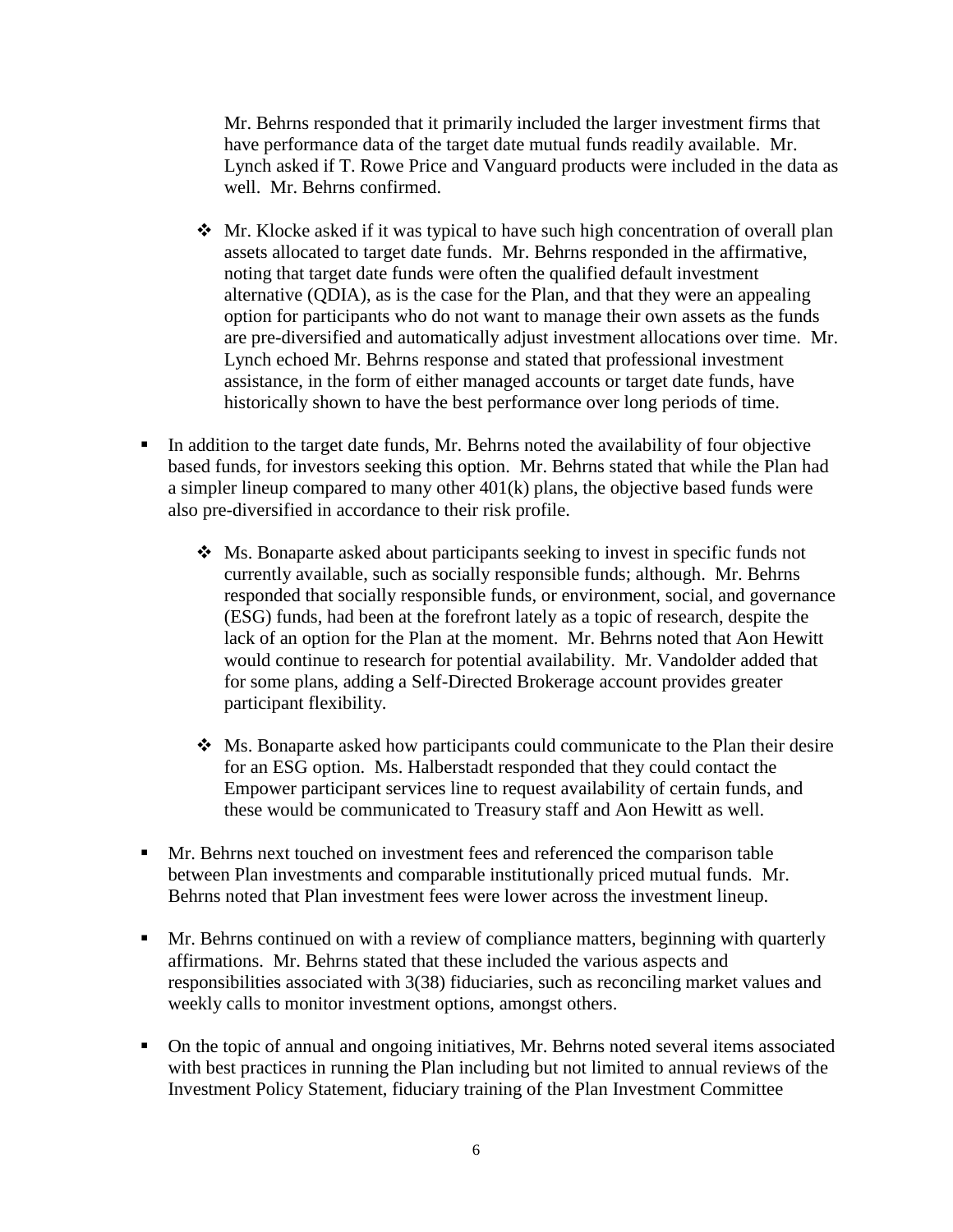("Investment Committee") and Plan staff every three years. Mr. Behrns noted that initial fiduciary training was scheduled in two weeks' time.

At this time, Mr. Behrns asked if there were any questions from the Committee or Treasury staff.

- ❖ Mr. Lynch asked how often the target date fund glidepath was reviewed, and if demographics of the participant base were factored in to the determination of the glidepath. Mr. Behrns responded that the target date fund glidepath was reviewed annually. He then added that the annual review was currently underway, to be completed prior to the upcoming Investment Committee meeting. Ms. Halberstadt confirmed that participant base demographics, such as the larger population of women as compared to men, etc., were factored in to glidepath development.
- ❖ Ms. Bonaparte asked whether the funds were modeled as portfolios that change only to retirement, or instead whether the target date funds evolved through a participant's retirement. Mr. Behrns confirmed that the funds are modeled to evolve through retirement.
- $\triangleleft$  Mr. Riley asked if, when discussing long-term investments, the characteristics of the Plan participant population signified a need for potentially riskier investments. Mr. Behrns responded that the Plan participant characteristics canceled each other out, because while women have longer life expectancies and therefore need to have more saved, low income earners have a higher percentage of their retirement income, relative to their current salary, covered by Social Security payments.

Mr. Lynch, also responding to Mr. Riley, added that the participant website includes helpful tools that show retirement income projections based on account characteristics, which could be updated instantly based on account changes. Mr. Lynch also referenced programs which could assist participants, such as managed accounts and a spend-down advice feature.

▪ With no further questions, Treasurer Goldberg thanked the representatives from Aon Hewitt for their presentation. Mr. Vandolder thanked the Treasurer and the Committee on behalf of Aon Hewitt for the invitation and the continued partnership.

# **V. Marketing and Outreach Strategy Development**

Treasurer Goldberg turned the Committee members' attention to a discussion on marketing and outreach strategy. Treasurer Goldberg noted that much on this topic had already been discussed during the Empower presentation, particularly in regard to social media.

■ Ms. Bassett, referring back to the topic of subsectors, noted that she would be happy to assist in outreach to various groups as well. Mr. Klocke agreed and reiterated that MNN regularly works with smaller subsector nonprofit networks in the Commonwealth.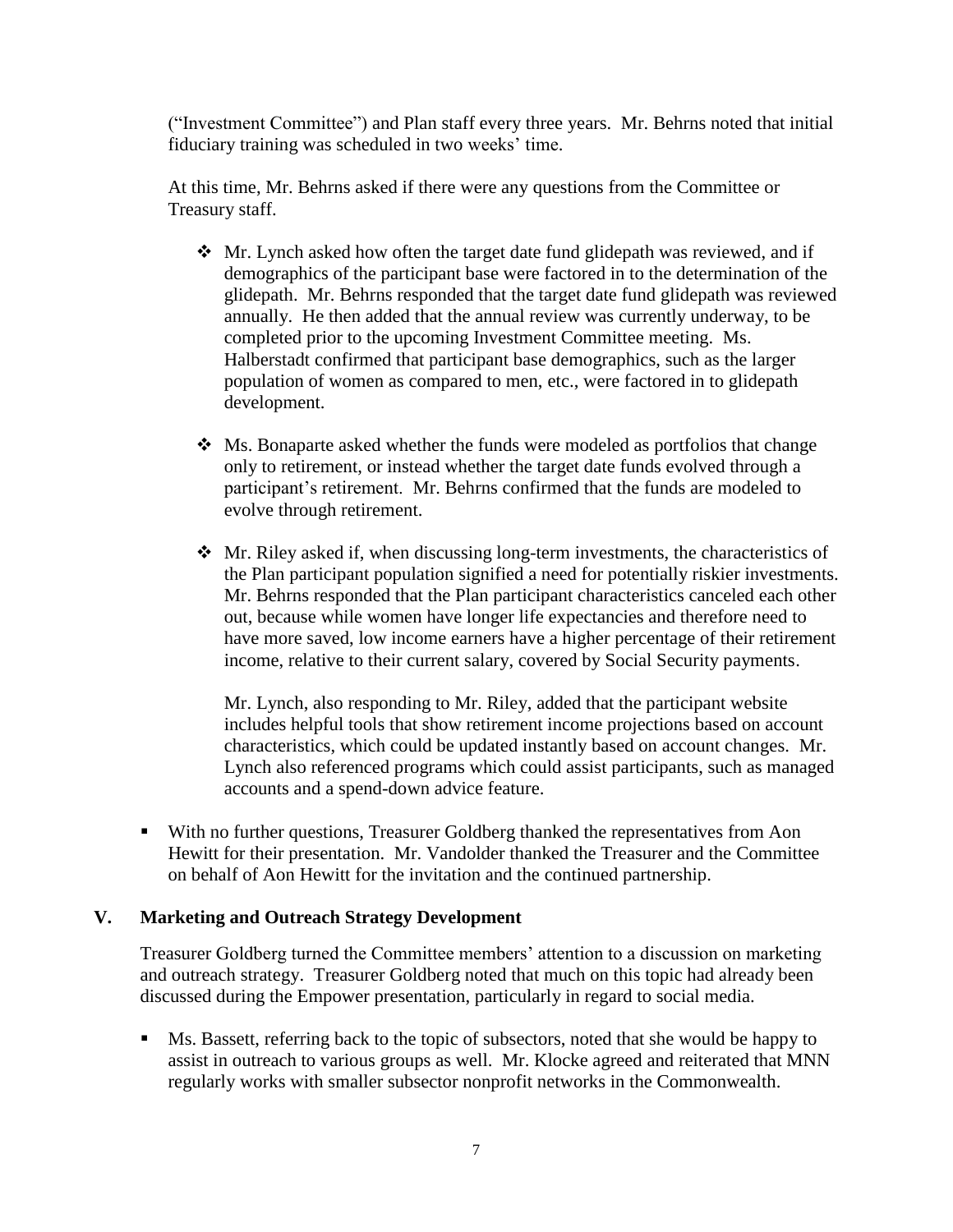- Ms. Bonaparte asked about potential ways to reach out to a broader range of nonprofits, beyond the current group of roughly 1,300 identified by the Plan staff and Empower. Treasurer Goldberg noted that, from a legislative perspective, an amendment to the current Plan legislation (M.G.L. c. 29, § 64E) which would strike the 20-employee cap for nonprofit organizations was filed on November 7, 2018. Treasurer Goldberg thanked the legislative team for their work on filing the amendment. Treasurer Goldberg noted that an employer had already been turned away from joining the Plan for having 21 employees, and that example had been cited in discussions with legislators.
	- ❖ Mr. Lynch continued, reiterating that research was being done to review data, on a town and county level, of organizations that do not provide a retirement plan benefit to their employees. Treasurer Goldberg agreed with the increasing importance of this benefit for employees and noted that lack of a retirement plan could dramatically impact retirement readiness. Mr. Lynch agreed.
	- ❖ Ms. Bassett asked about the possibility of promoting one of the nonprofits currently enrolled in the Plan via prospecting emails and social media. Ms. Rooney responded that Plan staff and Empower were currently reviewing the possibility of a testimonial for promotion in 2019. Ms. Bassett also asked about adding campaigns around National Retirement Planning Week and National Retirement Security Week. Ms. Rooney agreed and confirmed that these could be opportunities for the upcoming year.

## **VI. Misc.**

With no additional items to discuss, Treasurer Goldberg thanked the Committee members, Treasury Plan staff, and everyone in attendance for their work and wished everyone a happy and healthy Thanksgiving holiday.

### **VII. Future Meeting Dates**

Treasurer Goldberg suggested circulating future meeting dates electronically. Treasurer Goldberg noted that Mr. Lynch would be in touch and circulate dates for the next Committee meeting. Mr. Lynch confirmed.

### **VIII. Close of Meeting**

### **2:13 p.m. Close of Meeting.**

Treasurer Goldberg asked for a motion to adjourn. Motion to adjourn by made by Ms. Bassett seconded by Ms. Bonaparte. Treasurer Goldberg asked for a roll call to approve the motion to adjourn.

All those in favor. Roll call:

- Ms. Bonaparte Yes
- Mr. Klocke Yes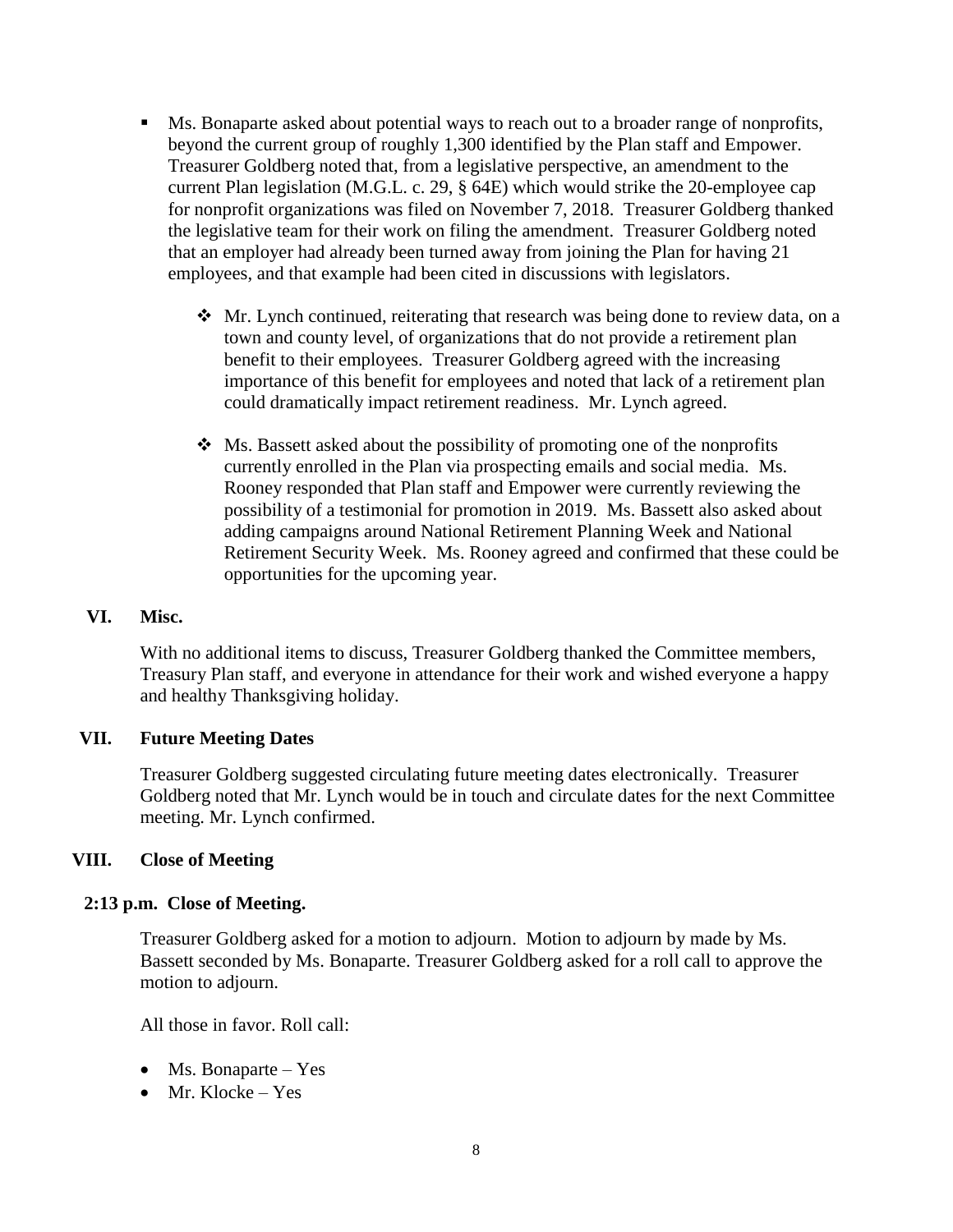- Mr. Riley Yes
- $\blacksquare$  Ms. Bassett Yes
- $\blacksquare$  Treasurer Goldberg Yes